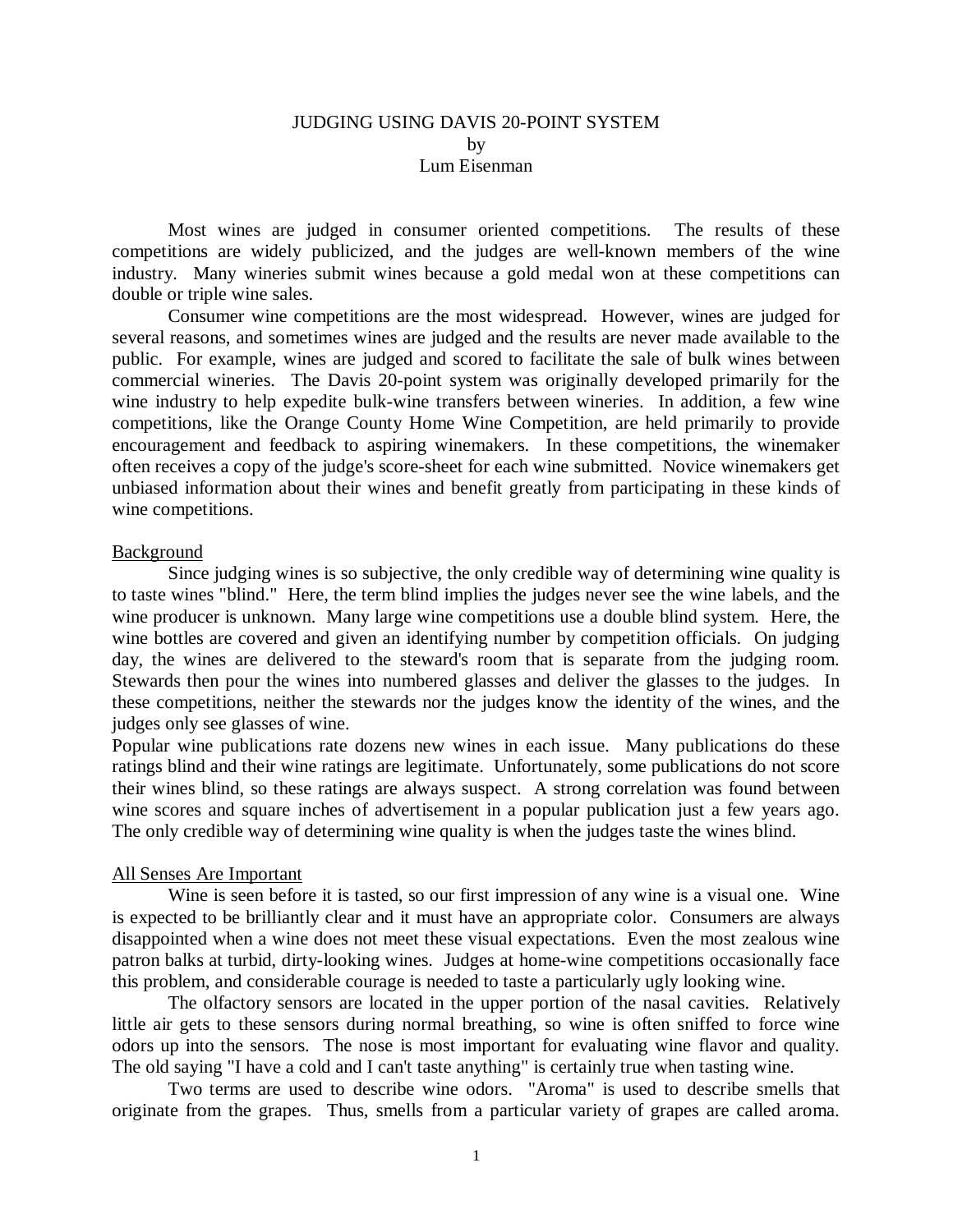"Bouquet" is used to describe the smells originating from the winemaking process, and the odors produced by barrel aging are also called bouquet.

Taste sensors are located on various parts of the tongue. Only four basic tastes can be distinguished by these sensors: sweet, sour, salty and biter. Sweet tastes are pleasant, but sour, salty and biter tastes alone are usually unpleasant unless they are balanced by sweet tastes. So, "balance" is very important to wine quality. In wine, alcohol and any residual sugar provide sweetness. The several organic acids present in wine produce the sour taste. Potassium, sodium, calcium and other salts present in wine produce a slight salt taste. Phenolic materials often called tannin produce the biter taste.

Milk "feels" different than water in the mouth. Milk feels thicker, heavier and more viscous than water. In the same way, the way wine feels in the mouth is very important to wine quality. The terms "body" and "texture" are often used to describe how a wine feels.

## Some Common Tasting Techniques

Tip Glass: Most judges believe the color and clarity of wines are best examined by holding the wine over a white background and tipping the glass **away** from the observer. A wedge of wine is produced allowing the observer to view the optical characteristics through a different thickness of wine. Even dark wines show a transparent edge when the thickness approaches zero near the glass.

Swirl Glass: Odors travel from the glass to the observer's nose as vapors. Swirling causes the wine to climb up the sides of the glass, and a larger wine surface is exposed to the air. More wine evaporates from the larger surface, and more vapors are available to the nose.

Chew the Wine: Odors travel from the mouth up into the nasal cavity as vapors, and a large surface area produces more vapors. Judges take a large dollop of wine and coat the insides of their mouth by chewing the wine and the large surface of exposed wine produces more intense odors.

Reverse Whistle: Here is an effective tasting trick. Take a medium size dollop of wine. Move the wine to the front of your mouth and keep it on top of your tongue. Pucker your lips as if you are going to whistle, but do not blow out. Instead, tip your head down, and draw air into your mouth allowing the air to pass through the wine.

Spit the Wine: Most judges do not swallow the wine they are judging. Judges that spit the wine into a provided container are usually asked to judge the following year. Judges that don't spit are seldom asked to judge again. Experienced judges can spit effectively into almost any kind of container. Most inexperienced judges have trouble keeping dribbles of wine off their cloths. Spitting into a foam coffee cup is relatively easy.

#### Judging Varietal Wines

Wines are judged by how they look, smell and taste. However, the way wines should look, smell and taste depends on the type of wine being judged. A light, White Muscat wine looks, smells and tastes differently than a heavy, red Zinfandel wine. Trying to compare the qualities of a White Muscat wine to a red Zinfandel is difficult. This is why most wine competitions divide the wines into different classes or groups. Smaller wine competitions often separate wines into a few general categories such as red table wines, white table wines, dessert wines, sparkling wines, etc. But, larger wine competitions separate the entries by grape variety to make judging easier and less subjective.

Varietal wines are judged by comparing their characteristics against a perfect or "standard" wine of the that same variety and the characteristics of these standard varietal wines are defined by popular consensus. Wine consumers are somewhat fickle and the standards for a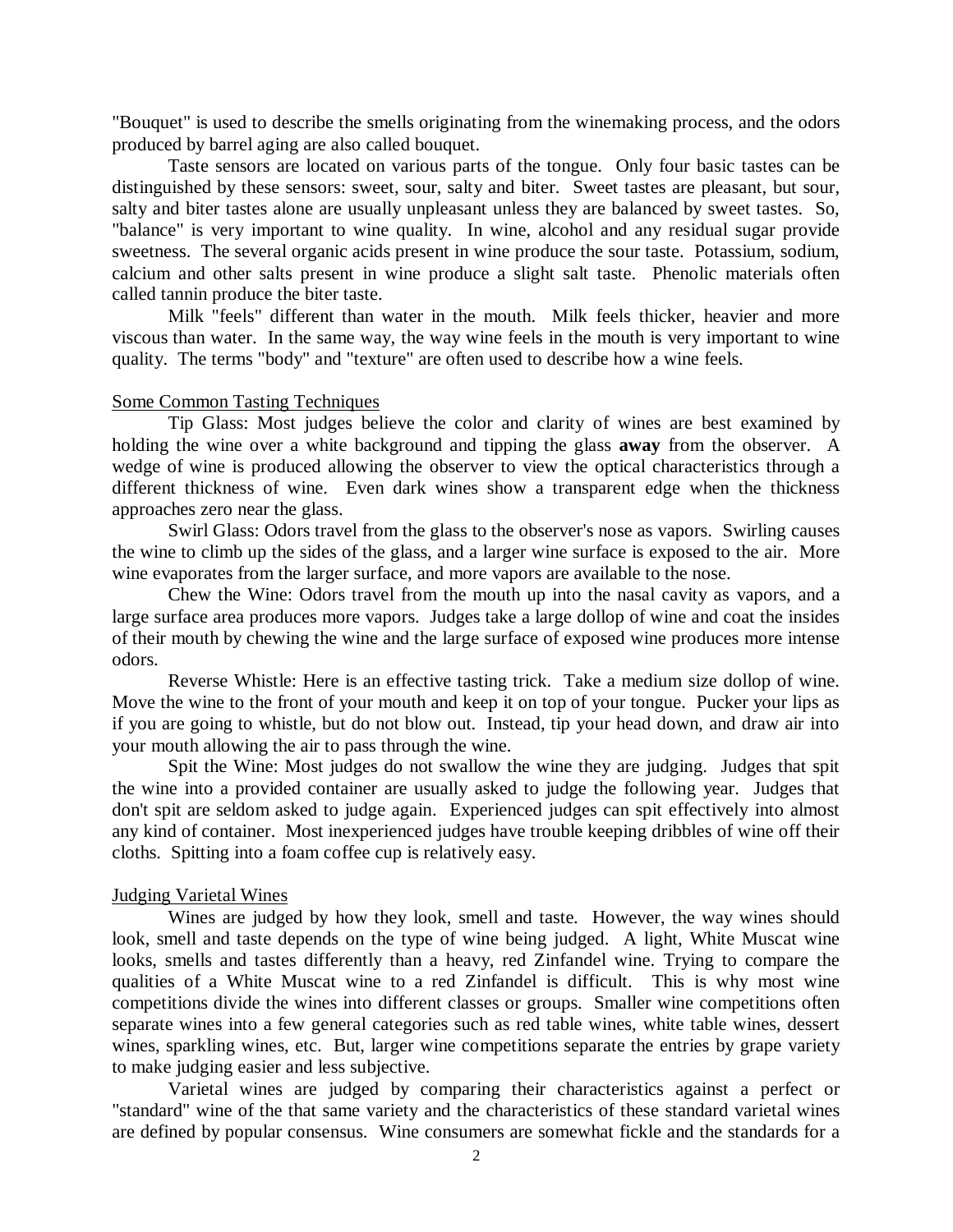varietal wine can and often does change over long periods. Big, heavy Zinfandel wines were very popular thirty years ago. Normal, light-bodied Zinfandel wines won very few awards then. But, this heavy style of wine does not go well with foods, and now, the perfect or standard Zinfandel is a much lighter wine. Consequently, judges must stay current and be completely familiar with the types of varietal wines they judge.

# Some Common Wine Faults

Low Acidity: Wines containing too little acid taste flat or bland or insipid. Big, red wines contain more phenolic materials, and phenolic materials together with acid cause harshness. So, big red wines often contain less acid to balance their higher phenolic content.

High Acidity: Wine made from grapes grown in cold climates often contain too much acid, and wines containing too much acid taste sharp and excessively tart. (The wine industry does not use the word "sour" to describe high acid. Sour is used to describe vinegary wines). Table wines containing small amounts of residual sugar often contain extra acid to balance the sugar.

Acetic Acid (volatile acid): Microbes can convert alcohol into acetic acid, and acidic acid smells like vinegar. Acetic acid can react with ethyl alcohol and produce ethyl acetate, and ethyl acetate smells like "finger nail polish" remover. All wines contain some acetic acid and ethyl acetate, and in small quantities, both materials can make a positive contribution to the nose of the wine. But, too much acetic acid gives wine a vinegar character and produces a hot, burning aftertaste, and too much ethyl acetate makes wine smell like finger nail polish remover.

Astringent: Red wine grapes have clear, colorless juice. The red pigment is in the grape skins. Red wines are made by crushing the grapes and then fermenting the juice, pulp, seeds and skins together. Besides the color, tannin is extracted from the skins and seeds. Tannin produces astringency and astringency produces harsh, rough wines. Astringency decreases as wines age. Some young red wines are often too astringent, and some discretion is needed here. On the other hand, white and blush table wines should not exhibit any significant astringency.

High Alcohol: The alcohol content of most table wines is about 12%. Some light, white wines such as White Muscat only contain 8 or 9 percent alcohol. These wines are so delicate they would be out of balance with more alcohol. On the other hand, the alcohol content of some big, late harvest red wines contains 14 or 15%, and these wines remain balanced. Too much alcohol in a wine produces a hot or sharp character in both odor and taste.

Excess Oak: Most high quality red wines and some white wines are aged in oak casks, and oak aging can add several desirable qualities to wine. Oak can produce a faint vanilla character that enhances wine fragrance and contributes to wine complexity, but too much oak can spoil a fine wine. Excess oak can produce a "woody" $\Box$ character in wine, and excessive amounts of vanilla can obscure aroma and bouquet.

Oxidized: When wine oxidizes, some alcohol is converted into a material called acetaldehyde. Acetaldehyde is a volatile liquid with a nut-like odor. Sherry wines contain much acetaldehyde, and the acetaldehyde gives Sherry its distinctive character. Although desirable in Sherry, even small amounts of oxidation are considered a fault in table wines.

Excess Sulfur Dioxide: Sulfur dioxide (SO2) is added to wines to help protect the wine from microbes and excessive oxidation. In small amounts, SO2 is undetectable in the nose or taste of wine, but too much sulfur dioxide produces a pungent, acrid odor. The smell of a burning match is produced when sulfur in the match reacts with oxygen in the air and produces sulfur dioxide.

Hydrogen Sulfide: Hydrogen sulfide (H2S) produces the familiar "rotten egg" odor. Small amounts of H2S may mot smell like rotten eggs but it can produce "dirty" or skunk-like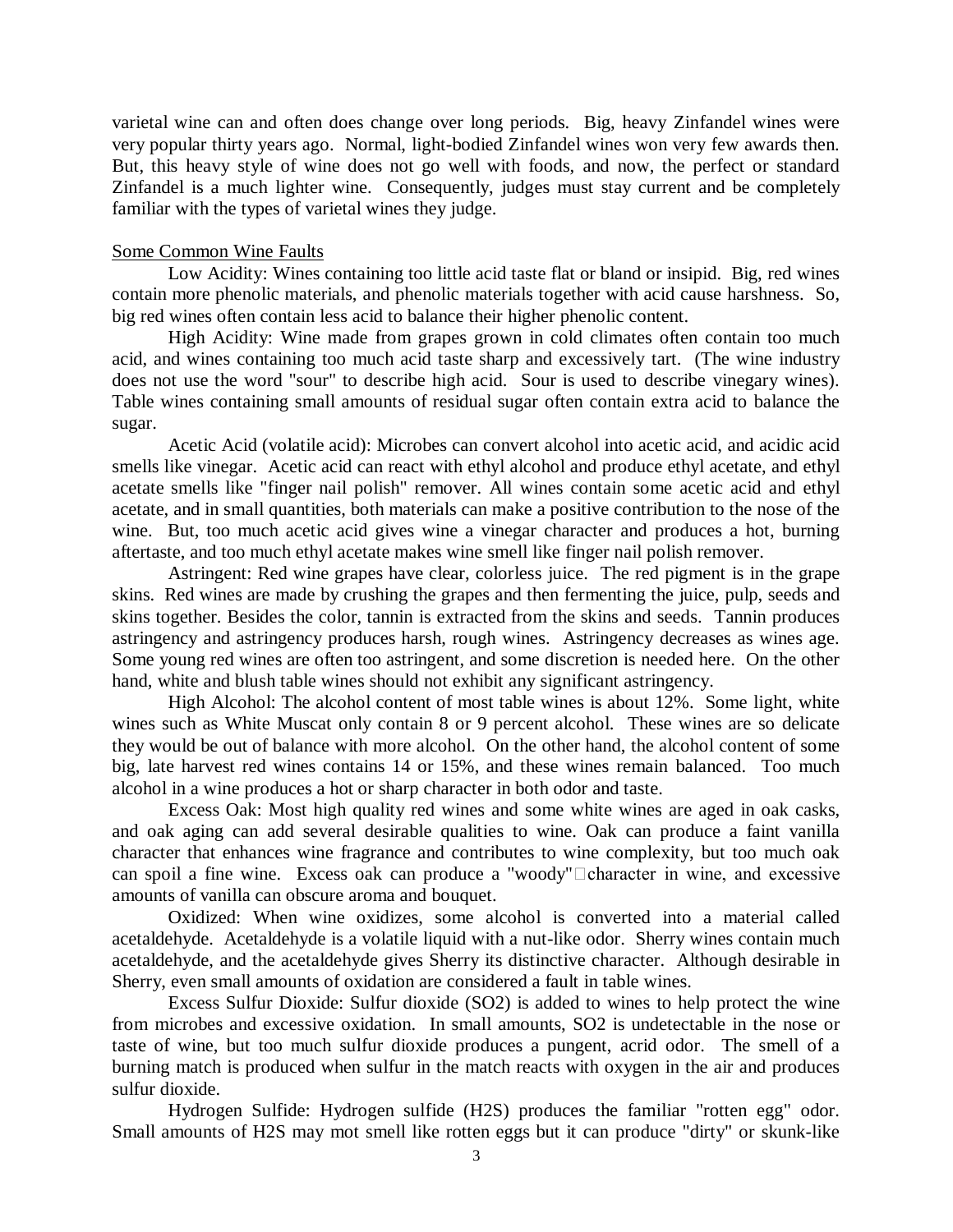odors. Tiny amounts of hydrogen sulfide may not produce any detectable odor. But, it can kill the fruity nose of an otherwise good wine. Unless removed promptly, H2S can turn into mercaptan, and mercaptan smells like natural gas, sewer or rotten cabbage.

# The Davis 20-point System

Judging wine quality is not easy. Much practice (someone has to do it) and a systematic approach is required. Several wine judging methods have been developed, but most professional winemakers and judges use the 20-point system that was developed at the University of California Davis many years ago. This system is easily learned, and it provides a practical and convenient wine evaluation tool. The 20-point system uses ten descriptive factors to evaluate wine quality. Each of these quality factors is discussed below.

(1) CLARITY / APPEARANCE: Wine is seen before it is tasted, so our first impression of wine is a visual one. Today, properly made wines are expected to be brilliantly clear, and consumers are always disappointed when a wine does not meet these visual expectations. Even the most zealous wine advocate shies away from turbid, dirty-looking wines, so appearance is always an important wine quality factor.

Several common conditions can cause cloudy wine. Clarity is the term judge $\square$  use to describe the absence of suspended materials in wine. Suspended bacteria and yeast cells cause a hazy-white appearance. Similar milky-white hazes are caused by excessive amounts of iron. Excess copper often causes a reddish-brown haze. Tiny suspended crystals of potassium bitartrate can produce a dense, milky appearance in white wines.

Brilliant wines are clear and have a distinct sparkle (2). Bright-clear wines look like clean glass (1.5). Translucent wines have a dull appearance and may have a hint of haze (1.0). Cloudy wines exhibit an easily recognized haze (0.0).

(2) COLOR: The hue, and how much color, constitutes another important wine quality factor. But, the human eye often has trouble distinguishing the hue in dark red wines. Hazy red wines often look somewhat darker in color, but wine clarity should NOT influence the score a judge gives for color. Color should always be typical for the type and age of the wine being judged.

Appropriate colors for white wines range from light straw to dark amber. Sometimes white table wines, such as Sauvignon Blanc, are a light straw color with a slight greenish tint. Brown tones may be appropriate for some types of white dessert wines, but brown shades are undesirable for white table wines. Colors for blush and rose wines range from light pink to light red. Brown shades are never appropriate for these wines, and orange tints are undesirable. Red wine colors range from light red to dark, almost opaque red. Purple/violet shades are prevalent in young red wines. Brick or brownish shades may be appropriate for older red wines. In general, ready to drink, red table wines show neither purple/violet nor brown colors. Brown or tawny colors are often appropriate for older, red dessert wines.

When the color of a wine is typical for type and age, the score is  $(2.0)$ . A nearly correct color receives a score of (1.5). When the color is slightly off, the score is (1.0). When wine color is distinctly off, the score is (0.0).

(3) AROMA/BOUQUET: Wine odors are complex and made up of many different components. To simplify describing wine odors, winemakers divide normal wine odors into two district components. One of these components is "aroma," and aroma refer to the odors in the wine imparted by the varietal characteristics of the grapes. The aroma characteristics of any wine are present in fresh juice before fermentation is started. For example, all Muscat wines have a distinctive smell that comes directly from the Muscat grapes used to make the wine. The best varietal wines exhibit easily detectable and discernable varietal aromas.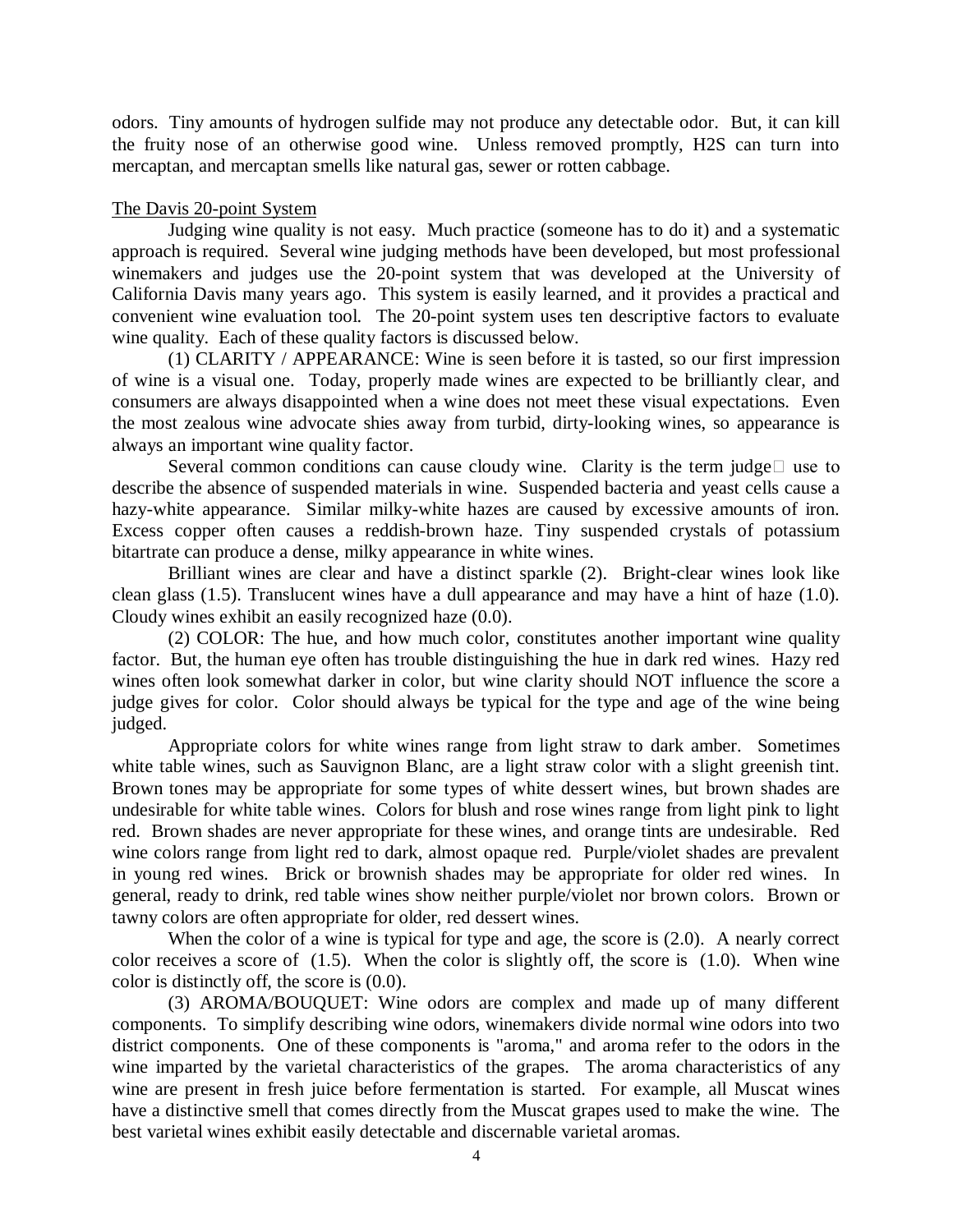Judges use the term "bouquet" to describe the odors produced by the winemaking processes. Wine bouquet is produced by yeast fermentation byproducts, oak barrels, oxidation, bottle aging, etc. The term "bottle bouquet" is used to describe the special odors that develop when wines are aged in the bottle for several months. Bottle bouquet is very pleasant and contributes to wine complexity. Undesirable wine odors are occasionally encountered. These off-odors result from accidents or poor winemaking techniques. Sulfur dioxide, hydrogen sulfide, oxidized, raisin, green, mousiness, bacterial, rubber, moldy, etc. are a few of the offodors encountered in wine.

The nose of a wine is composed of aroma, bouquet and any off-odors. If the nose is correct and has distinct varietal characteristics, the score is (4.0). Wines with a fruity nose are scored (3.0). Wines having a clean nose are scored (2.0). Wines with a fleeting or underdeveloped nose are scored (1.0). Wines with defective or off noses are scored (0.0).

 (4) TOTAL ACIDITY: Wines taste balanced when the acid, alcohol and body are in the correct proportions. Wines low in total acidity often taste flat, insipid and uninteresting. Wines with excessive amounts of acid taste sharp, under-ripe and unbalanced.

Wines with good balance and are appropriate for the type are scored (2.0). Wines with slightly low or slightly high acid are scored (1.0). Flabby or overly tart wines are scored (0.0).

 (5) SWEETNESS: Normal table wines are either dry or off dry. Dry table wines do not have a significantly sweet sugar taste. Many table wines are finished with 0.25 to 0.75 % residual sugar. These small amounts of sugar can enhance the mouth feel but not produce significantly sweet tastes. Off dry table wines such as Riesling have a slightly sweet taste, but an appropriately high acid content balances the sweetness. Aperitif, sparkling and dessert wines often contain large amounts of residual sugar and are expected to taste sweet. Consequently, some wines can contain too much sugar and some wines can contain too little sugar. A sweetness that provides a good balanced wine and one that is appropriate for the wine type is the desired condition.

If the sweetness is appropriate and balanced, the wine is scored (1.0). If the wine is sweet edged (slightly too sweet) or not quite sweet enough, the wine is scored (0.5). If the wine is cloying, syrupy or lacking, it is scored (0.0).

6. BODY/TEXTURE: The body of a wine is a difficult concept to describe. Body is a way of describing the way wine feels in the mouth. A mouthful of milk feels differently than a mouth full of water. The milk feels heavier and thicker than water. The same concept applies to wine. A full-bodied wine feels heavy and viscous in the mouth, and the drinker is inclined to chew the wine. Dark red table wines are more likely to be full-bodied than white table wines, and the body should be appropriate for the wine type.

If the body of a wine is appropriate, the wine is scored (2.0). If the body of a wine is nearly correct, the wine is scored (1.5). If the body of a wine is slightly thin or heavy, the wine is scored (1.0). If the body of a wine is empty, thin or clumsy, the wine is scored (0.0).

7. TASTE/FLAVOR: Wines have a tremendous range of tastes and flavors, and the flavor changes as the wine ages and matures. This wine quality factor addresses how well the various flavors interact with each other. The flavors should be typical for the type of wine, and the wine should be smooth and balanced. In other words, Sauvignon Blanc wines should taste like Sauvignon Blanc, not like Riesling.

If the flavor is complex, the wine is scored (2.0). If the flavor is fruity, the score is (1.5). If the flavor is agreeable,  $\Box$  the score is (1.0). If the flavor is lacking, the wine is scored (0.0).

8. BITTERNESS: In general, bitterness is undesirable in wines and good wines should be well balanced with no discernable bitterness. However, some grape varieties, such as Muscat, exhibit slight amounts of bitterness in the after taste, and skillful winemaking is needed to